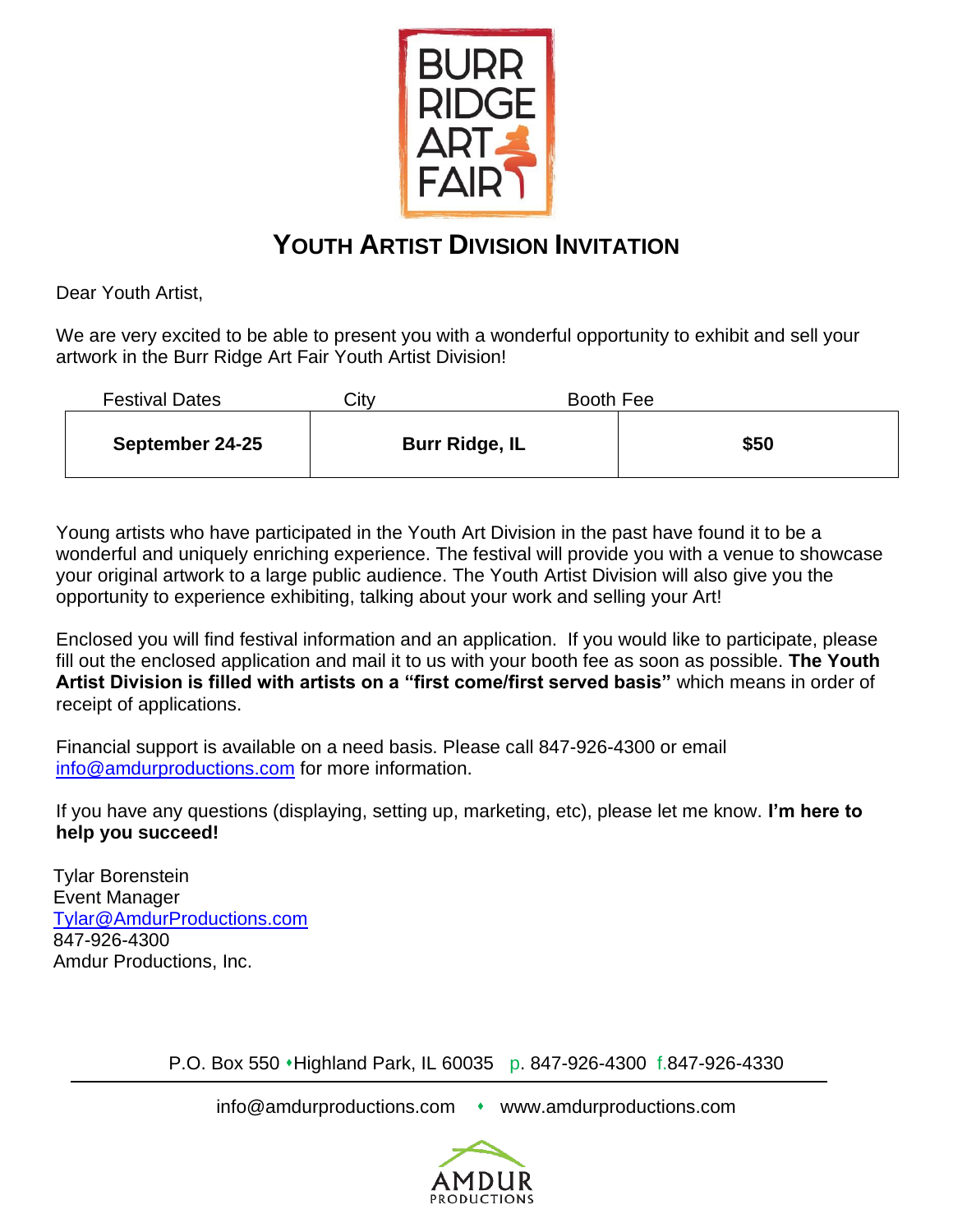

## **2022 Youth Artist Division Information Sheet**

- The Youth Art Division is open to youth artists; 10-18 years old. Artists under 13 must be chaperoned by an adult at all times at the festival.
- 2 exhibitors may be in one space if both artists have worked together on a single body of artwork. **\$50 participation and booth fee apply per space/per body of artwork.** Fees go to help defray the production, advertising and security costs of this event.
- Fees are non-refundable unless space is NOT available. If a space is not available, the fee will be refunded in full.
- Artists may only display & sell original art made completely by the artist.
- All types of original art may be shown: painting, drawing, jewelry, ceramics, prints, fiber, sculpture, photographs, glass and mixed media.
- Artists are accepted in order of application receipt. Space is limited.
- A 6-foot table and one chair will be provided to each registered artist. Artists will provide their own set-ups such as a tent covering, additional tables, easels, display boards, chairs, etc. All tables must be covered to the ground with cloth or other material. Spaces are approximately 8' x 5'. Keep your display simple. You don't want the display to distract from your work. Signs and prices should be neatly and clearly written. Please contact Tylar with any questions on presentation!
- The festival will run rain or shine, September 24-25. Artists are expected to stay for entire day on both days: 10am-5pm. If an artist leaves early, they will not be allowed to participate in future festivals or the following day or the following day.
- Artists must check-in on the Saturday morning of the festival, between 8-9am, in the festival office. Official artist badges, festival materials, and parking passes will be distributed also. The designated space for the festival office and other detailed information will be emailed to the Youth Artists about 30 days prior to the show date.

We look forward to your participation!

P.O. Box 550 ⬧Highland Park, IL 60035 p. 847-926-4300 f.847-926-4330

info@amdurproductions.com • www.amdurproductions.com